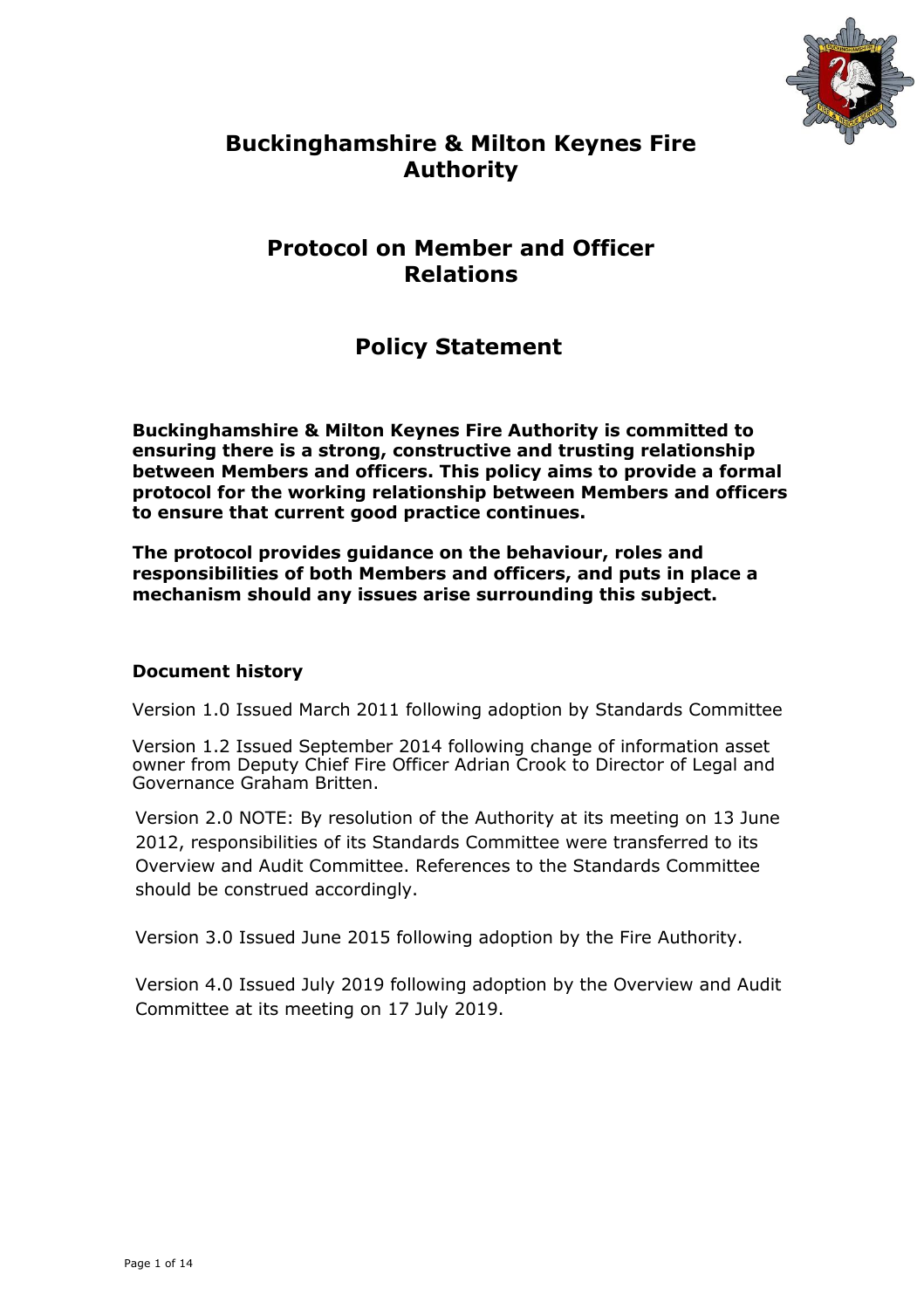## **Policy**



The aims of this policy are to:

Provide a formal protocol which covers the relationship between elected Members and officers.

Provide a mechanism to deal with any issues that may arise which affect the relationship between elected Members and officers.

Support the Authority's commitment to upholding standards of conduct in public life.

#### **Organisation**

Throughout the policy document details have been included for people and organisations that have roles and responsibilities in this policy.

The Chief Fire Officer/Chief Executive is responsible for monitoring this policy and any feedback from Members and officers to ensure that it is working effectively.

#### **Planning & Implementation**

Members will be made aware of this policy via the Committee structure and presentation to the meeting of the full Fire Authority. It will be included in any induction pack to new Members following the annual meeting in June.

The policy will be made available via the intranet and managers will be urged to ensure that all staff are familiar with the policy.

#### **Measuring, Audit & Review**

The policy performance will be monitored as described at 'organisation' above. Unless a change is required sooner, the policy will be reviewed by the Overview and Audit Committee every four years after approval.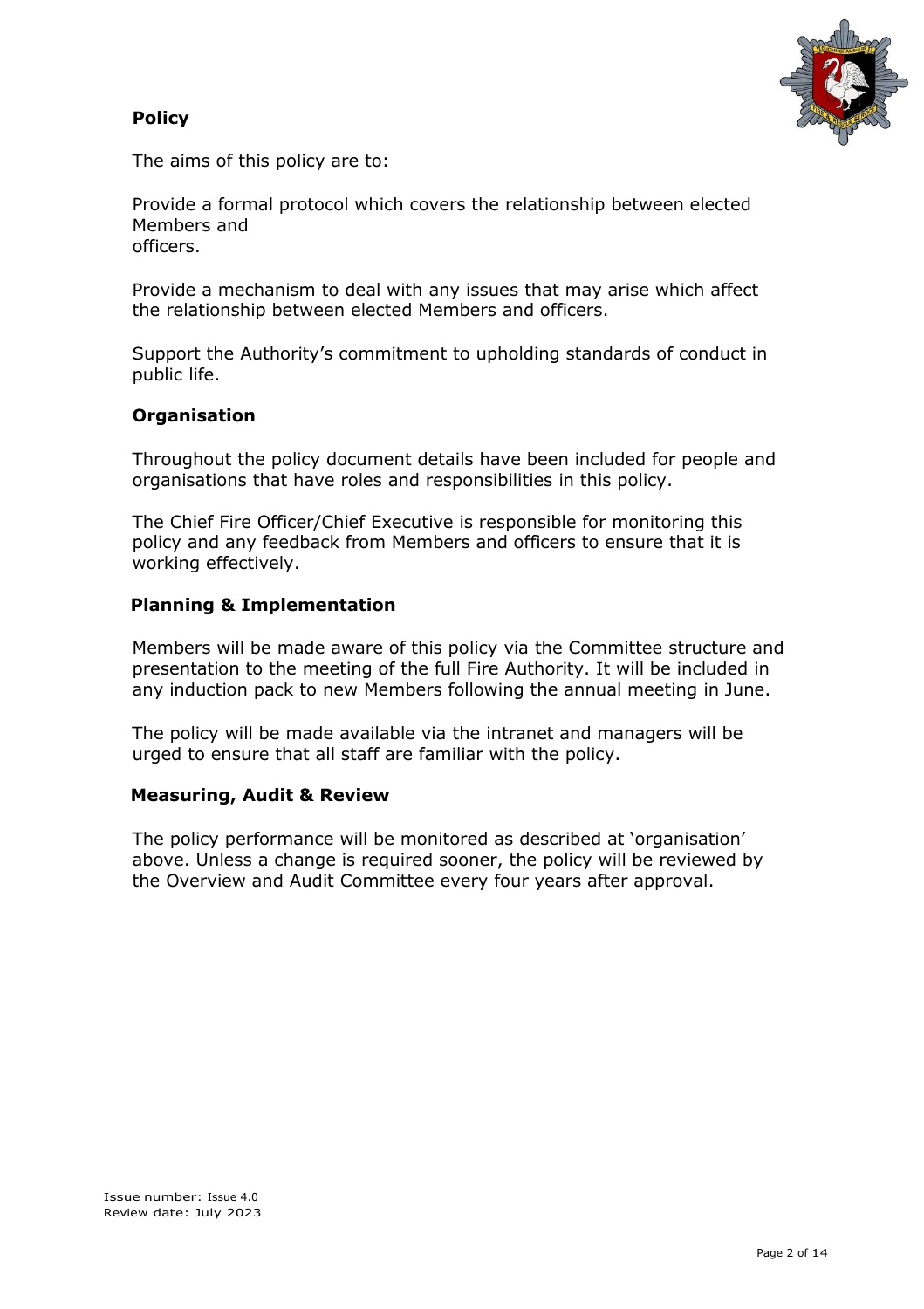

## **Contents**

## Page

| 1. Introduction                                                                    | 4  |
|------------------------------------------------------------------------------------|----|
| 2. Operations of this protocol                                                     | 4  |
| 3. Responsibility for this protocol                                                | 5  |
| 4. Members' access to information                                                  | 5  |
| 5. Member and officer roles                                                        | 6  |
| 6. Member / officer obligations and expectations                                   | 8  |
| 7. Behaviour limitations                                                           | 10 |
| 8. Political groups                                                                | 10 |
| 9. Attendance of officers at Executive Committee and<br>Overview & Audit Committee | 11 |
| 10. Breach of the protocol                                                         | 12 |

## **Appendix**

| Core values of Buckinghamshire & Milton Keynes Fire Authority | 14 |
|---------------------------------------------------------------|----|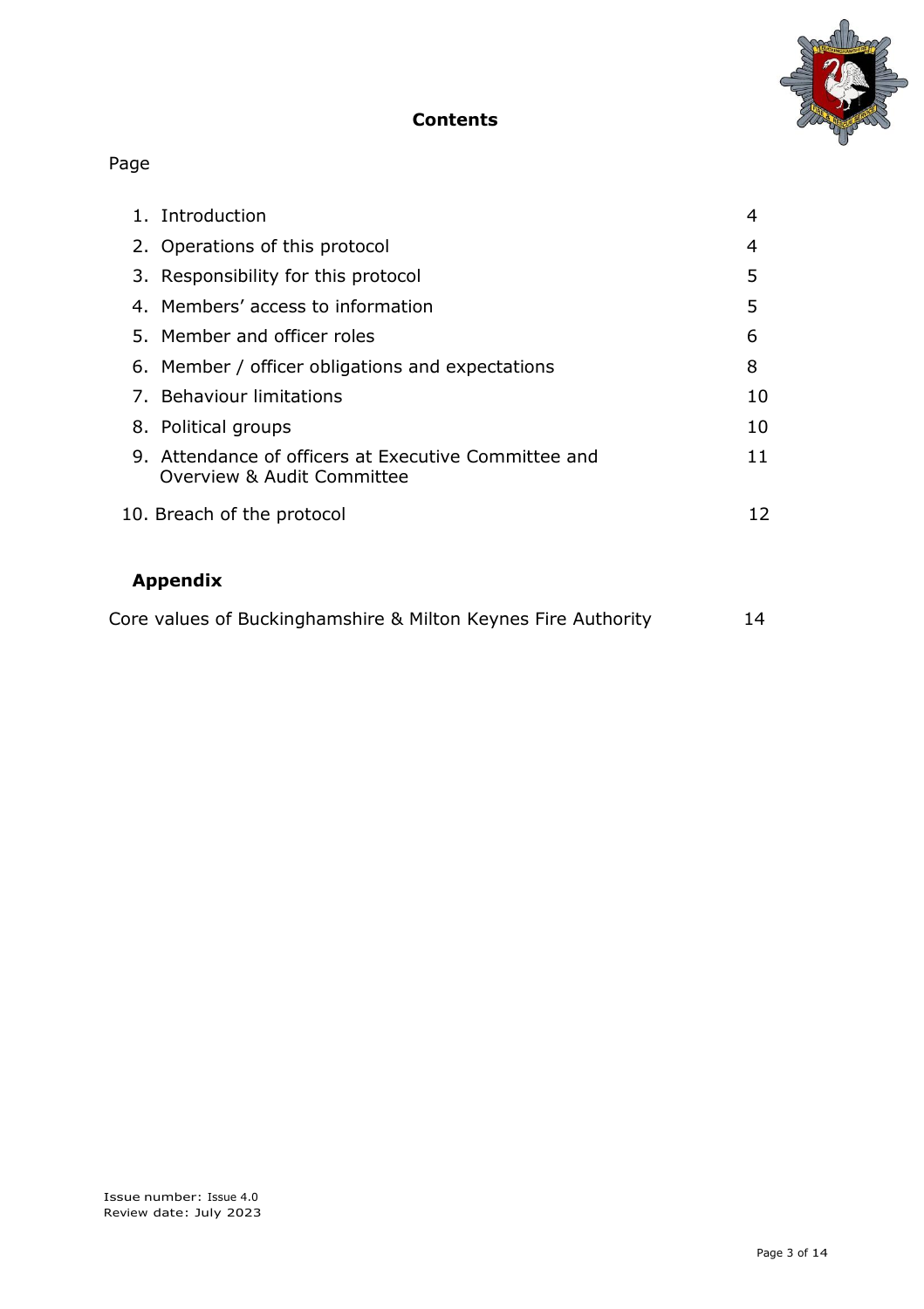

## **Protocol on Member and Officer Relations**

"*Every Local Authority should have its own written statement or protocol governing relations between Members and Officers."* (**Third report of the committee on standards in public life, the Nolan Committee).**

### **1. Introduction**

- 1.1 The relationship between elected Members of Buckinghamshire & Milton Keynes Fire Authority (the Authority) and officers has always been and continues to be one of the main organisational strengths. However, the Authority accepts it is required to have a formal protocol which covers the relationship between elected Members and officers. This protocol is prepared to meet those requirements but against a background of a good working partnership which is well-established, widely accepted and benefits everyone who serves or is employed in the Authority. It will provide a safe guide to help ensure that current good practice continues.
- 1.2 The Authority recognises that a strong, constructive and trusting relationship between Members and officers is essential to the effective and efficient working of the organisation. Members and officers should work in partnership in developing the policies of the Authority and in ensuring the delivery of services to the people of Buckinghamshire and Milton Keynes.
- 1.3 This protocol takes into account the respective and different roles of Members and officers and does not seek to change or influence these roles. It is accepted that from time to time issues may arise which need to be addressed. This protocol provides a mechanism by which to address any such matters.
- 1.4 It is recognised that the Authority is a corporate entity but that in terms of its political structure there is an Administration and Opposition and this dimension involves both Members and officers operating in a political sensitive climate. Officers have an overriding obligation to serve the Authority as a corporate body but must be aware of the political dimension.
- 1.5 This protocol forms a key part of the Authority's approach to corporate governance and its commitment to uphold standards of conduct in public life. The Authority supports the wider aims of protecting and enhancing the integrity and reputation of public services and high standards of personal conduct.

## **2. Operation of this protocol**

2.1 This protocol will be applied having regard to the requirements of the Members' Code of conduct and the Officers' Code of Conduct, as set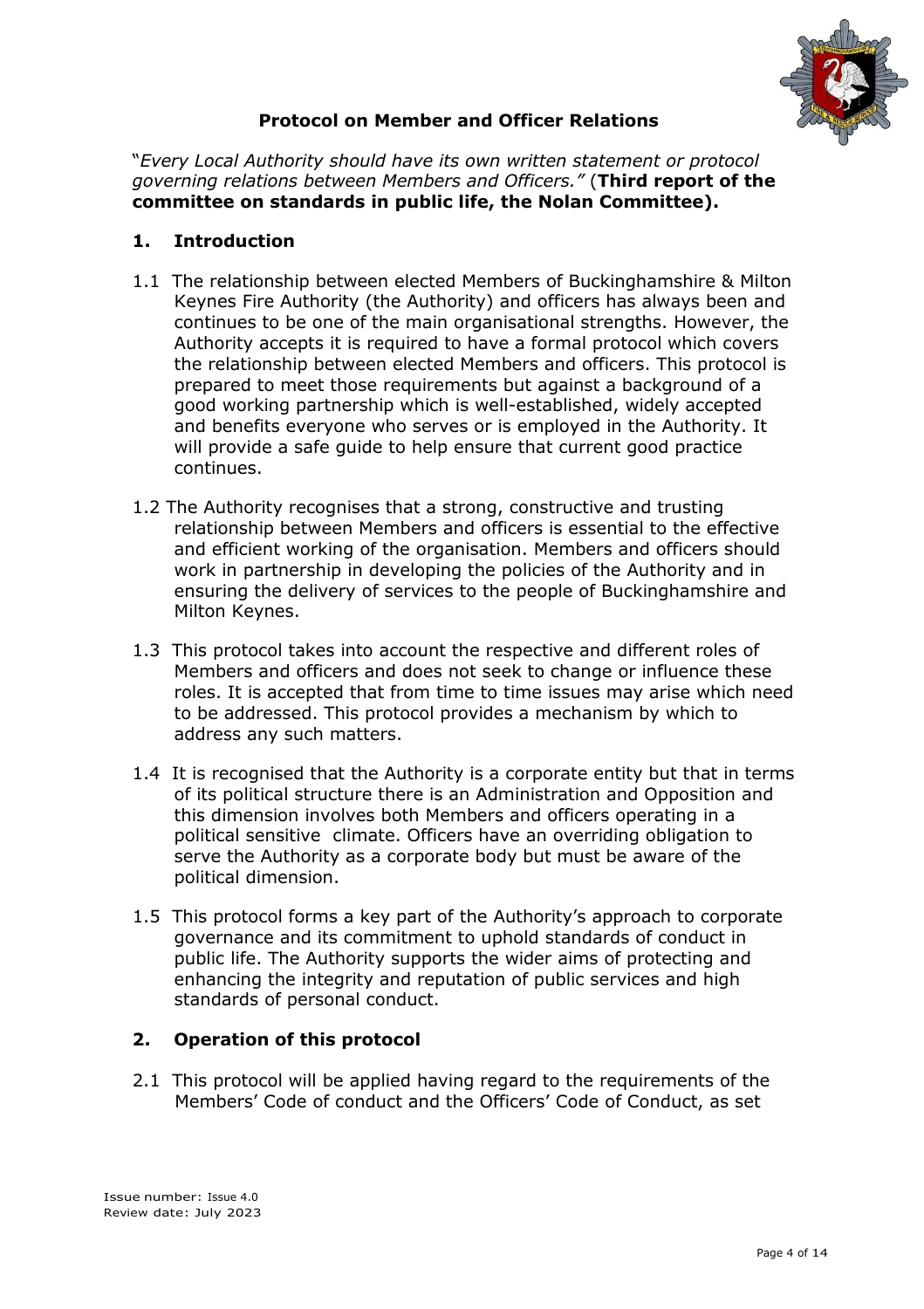

out in the Authority's Constitution, and relevant Authority policies, procedures and processes. Members and officers must at all times observe this protocol; where there is a conflict or discrepancy between this protocol and those codes and policies referred to above, then those codes and policies shall have precedence. Account will also be taken of any conventions in the case of conflict or discrepancy.

2.2 This protocol does not affect or interfere with any rights of or protection which a person may have in law.

#### **3. Responsibility for the protocol**

- 3.1 The Chief Fire Officer/Chief Executive is responsible for the operation of this protocol and will ensure that it is reviewed on a four yearly cycle. However, the Overview and Audit Committee may request a review at any time.
- 3.2 He or she will rule on the interpretation and/or the application of the protocol in matters of dispute and such rulings will be final. Where such a matter is relevant to or involves the Chief Fire Officer/Chief Executive then the Monitoring Officer shall be the appropriate officer under this paragraph.
- 3.3 Buckinghamshire & Milton Keynes Fire Authority is responsible for approving any amendments or additions to the protocol following consultation with Member and officer representatives and the Overview and Audit Committee where appropriate.

#### **4. Members' access to information**

- 4.1 Members have a statutory right under the Local Government Act 1972 to inspect any document which contains material relating to any business which is to be transacted at an Authority meeting. This extends to background papers. If there are any concerns about the rights of members to inspect documents, those involved should consult with the Monitoring Officer.
- 4.2 Members are free to approach the service to provide them with such information, explanation and advice as they may reasonably need to assist them in discharging their role as Members of the Authority. Such approaches should normally be directed to the appropriate senior officer or, in cases of doubt, to the Chief Fire Officer/Chief Executive. Members should not put undue pressure on officers to release information and documents to which they are not entitled to have access.
- 4.3 An exception to the above will be information or reports that contain confidential personal information about employees or other persons. (examples would be a report containing personal medical information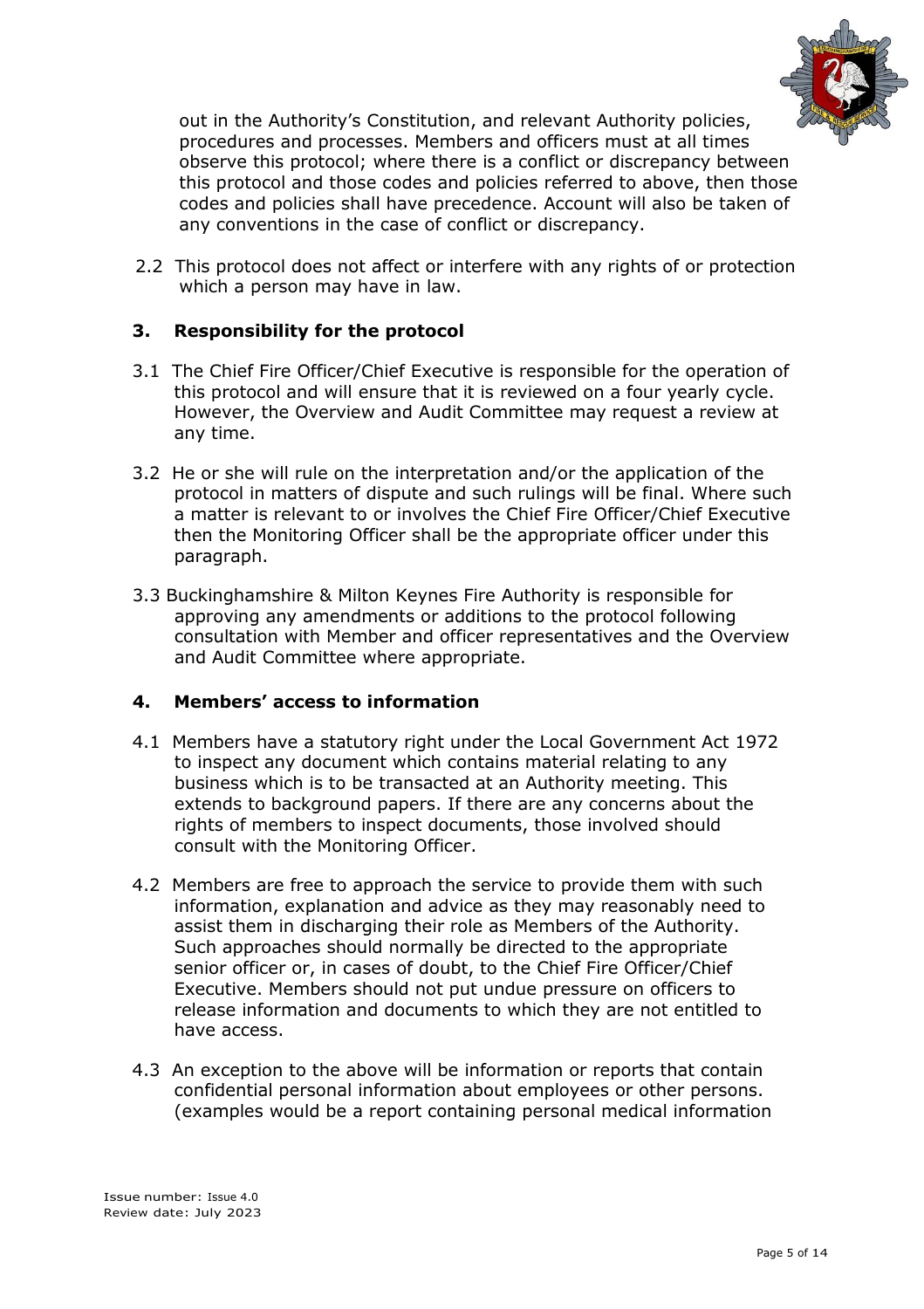

or annual appraisal details of an individual). If the Chief Fire Officer/Chief Executive wishes to withhold a confidential report then he will consult with the Chairman and the Monitoring Officer and, where a report is to be withheld, reasons will be given to the member concerned.

## **5. Member and Officer Roles**

- 5.1 This protocol recognises that Members are elected and officers are appointed to serve the people of Buckinghamshire and Milton Keynes and that their roles are distinct.
- 5.2 The Members are accountable to the electorate who determine the people they wish to represent them on the local authorities. The local authorities of Buckinghamshire and Milton Keynes then nominate elected Members to sit on Buckinghamshire & Milton Keynes Fire Authority.
- 5.3 Officers are accountable to the people of Buckinghamshire and Milton Keynes through this Authority.
- 5.4 Members are primarily responsible for:
	- 5.4.1 Political direction and leadership of the Authority. The determination of policies, plans and strategies and deciding matters to give effect to or implement those polices, plans and strategies, particularly in service delivery terms.
	- 5.4.2 Performing the Authority's regulatory functions.
	- 5.4.3 Monitoring and reviewing, primarily through the Executive Committee and the Overview and Audit Committee functions, the Authority's performance in implementing its plans and strategies and in delivering its services.
	- 5.4.4 Participation in partnership working.
	- 5.4.5 Representing the Authority on national, regional and local bodies and organisations.
	- 5.4.6 Representing the views of their communities and individual constituents in respect of the work of the Authority.
- 5.5 Members should not involve themselves in the day to day management of the Authority's services as the responsibility rests with the Chief Fire Officer/Chief Executive and senior managers and there are clearly defined lines of accountability to Members. However, applying this part of the protocol, it has to be recognised that Members do have specific responsibilities under the Authority's Executive Committee and the Overview and Audit Committee as set out in part nine of this document.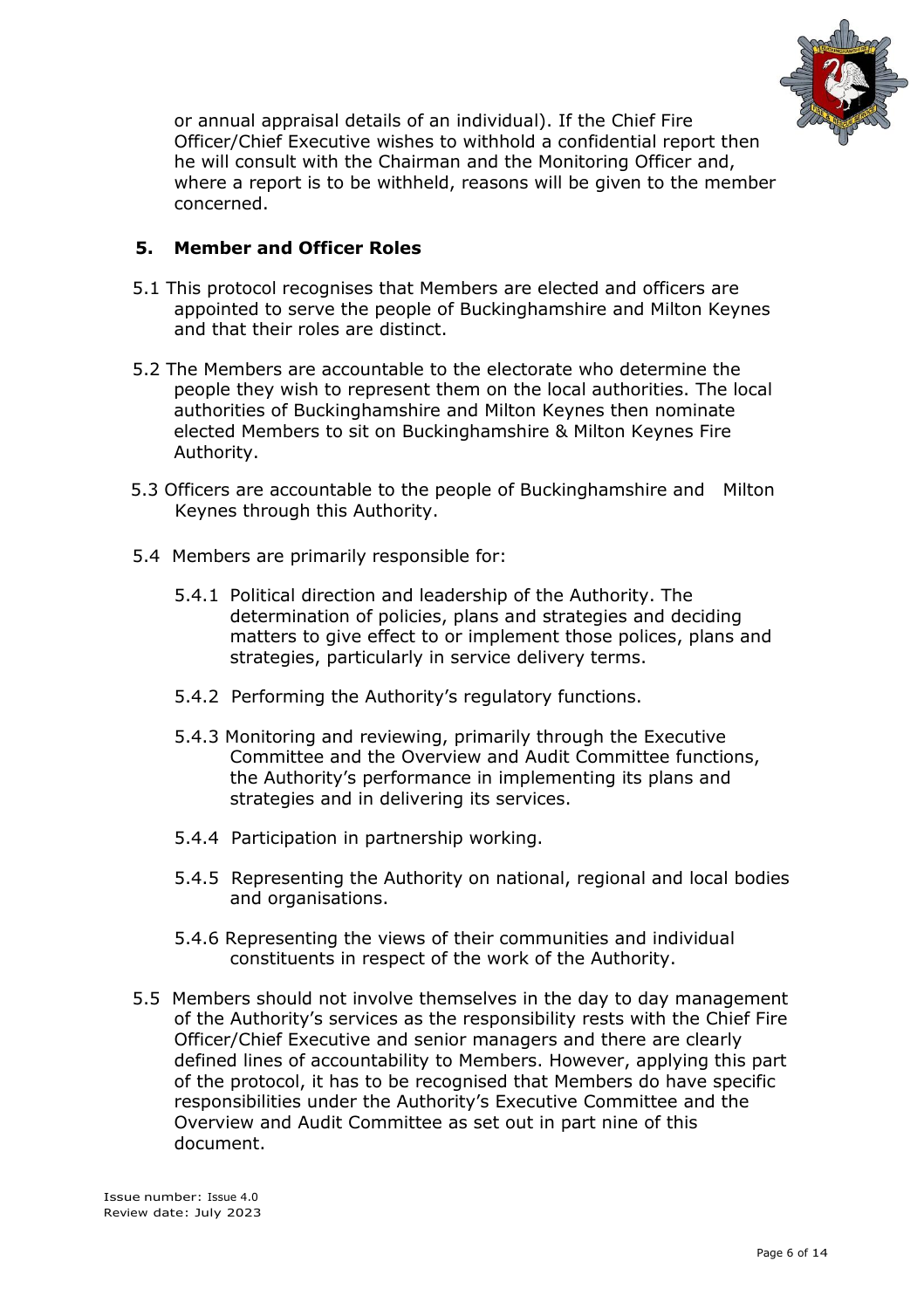

- 5.6 Under the Authority's Constitution some Members have additional responsibility at Member level, for example being Chairman of a committee or panel or as lead or champion Member for a specific area of the service. The holding of these offices will involve a different relationship with certain officers in areas where the Member has a particular role and responsibility. Also, the relationships will be more complex and expectations will be different from other Members.
- 5.7 It is important that Members of the Authority:
	- 5.7.1 Respect the impartiality of officers and not undermine their role in carrying out their duties.
	- 5.7.2 Do not ask officers to undertake work or to act in a way which seeks to support or benefit a particular political party or gives rise to the officer being criticised for operating in a party political manner.
	- 5.7.3 Do not ask officers to exceed their authority where that authority is given to them in law, by the Authority or by their managers.
- 5.8 This protocol recognises the role of opposition groups in the Authority, acting individually or jointly, and that relationships will be different and complex. Members in opposition have the same rights and obligations in their relationships with officers and should be treated equally. Where opposition groups, individually or collectively, appoint their Members to perform shadow or spokesperson roles, then the requirement of 5.6 above will apply.
- 5.9 It is however envisaged that all Members will work co-operatively to ensure that the Authority meets its statutory obligations and provides an effective and efficient fire and rescue service to the people of Buckinghamshire and Milton Keynes.
- 5.10 The primary role of officers is to advise, inform and support all Members and to implement the lawfully agreed policies of the Fire Authority.
- 5.11 In performing this role, officers will act professionally, impartially and with political neutrality. Whilst officers will report a Member's view on an issue, the officer should not be influenced or pressured to make comments or recommendations which are contrary to his or her professional judgement or views.
- 5.12 The Chief Fire Officer/Chief Executive, the Monitoring Officer and the Chief Finance Officer have specific responsibilities placed on them by law. These responsibilities go beyond their obligations as employees of the Authority. Where an officer is discharging his or her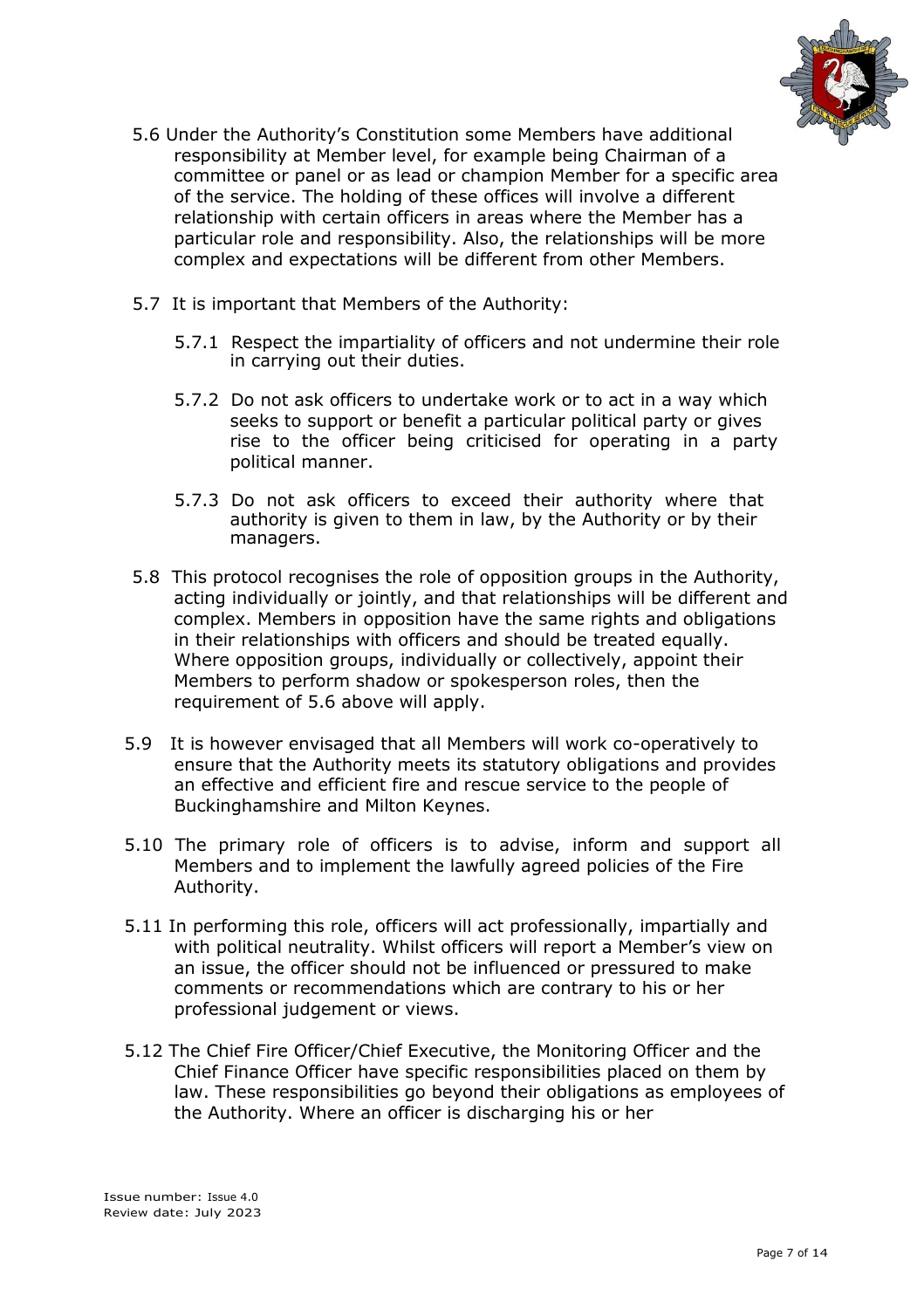

responsibilities under any statutory office, a Member or Members shall not:-

5.12.1 Interfere with or obstruct the officer in exercising those responsibilities.

5.12.2 Victimise any officer who is discharging or has discharged his or her responsibilities of the statutory office.

5.13 Both Members and officers will, regardless of their role always act in accordance with the Core Values of the Authority (Appendix 1).

#### **6. Member/officer obligations and expectations**

6.1 Members will require and expect officers:-

6.1.1 To be committed to the Authority as a whole and not to any political group or individual.

6.1.2 To work in partnership with Members in an impartial and professional manner.

6.1.3 To understand and support the roles of Members and the associated workloads and pressures.

6.1.4 To implement decisions of the Authority and its subordinate committees which:

- are lawful
- have been properly approved in accordance with the law and the Authority's constitution and;
- formally recorded.

6.1.5 To respond to enquiries and complaints in accordance with the Authority's standards.

6.1.6 To provide professional advice, which is not influenced by political views or preferences, and which does not compromise the political neutrality of officers.

6.1.7 To provide information to Members on matters that can reasonably be considered appropriate and relevant taking into account the Members' individual responsibilities and position and the Members' rights to access documents and information, subject to specific exclusions, eg personal interests and confidentiality.

6.1.8 To be aware of, and sensitive to, the internal and external political environment.

6.1.9 To act with honesty, respect, dignity and courtesy at all times.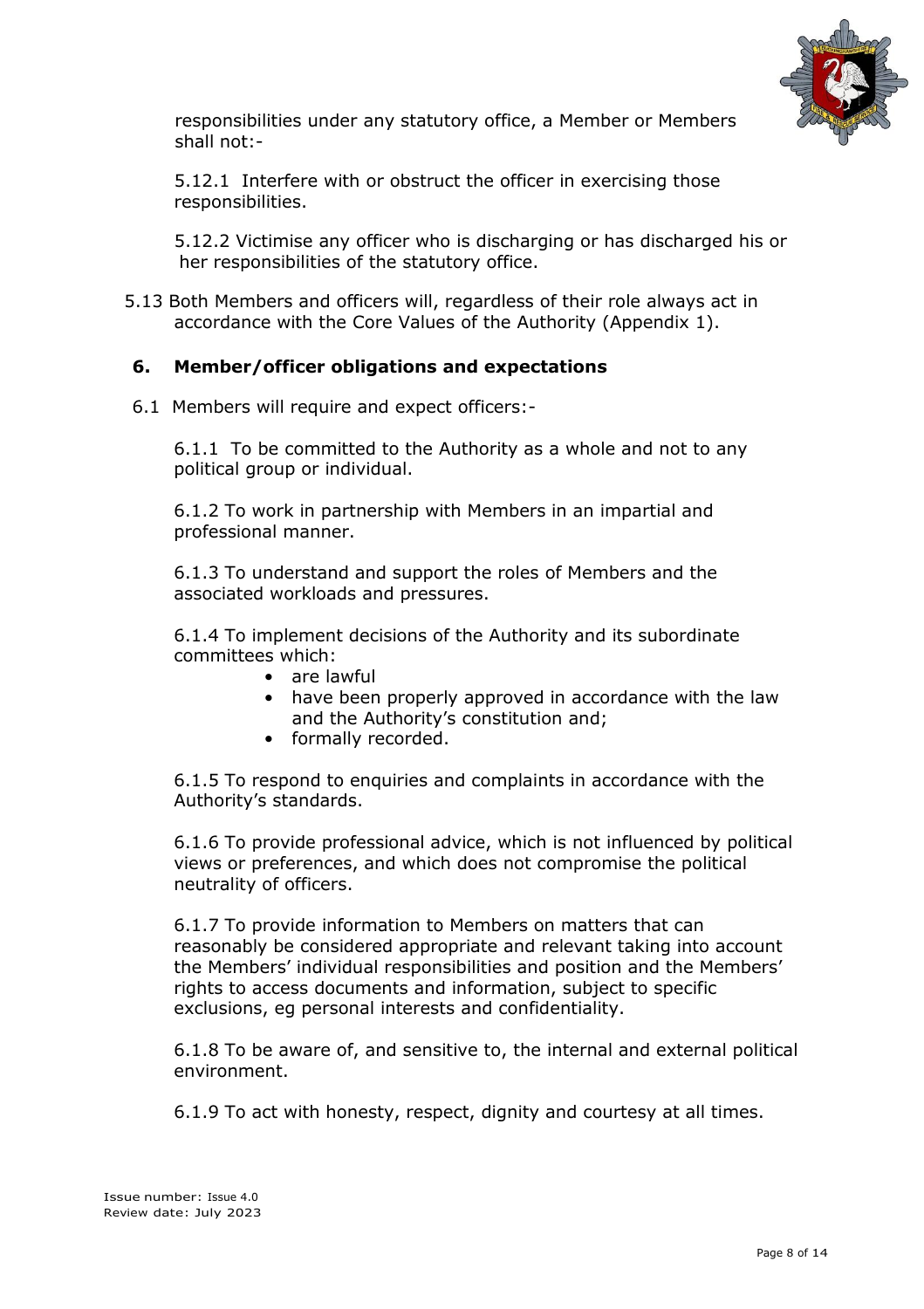

6.1.10 To provide support and learning and development opportunities for Members to help them in performing their various roles in respect of their Authority Membership.

6.1.11 To act with integrity and appropriate confidentiality.

6.1.12 Not to raise issues of a personal nature outside agreed procedures.

6.1.13 Not to use their relationship with Members to advance their personal interests or to influence decisions improperly.

6.1.14 To comply at all times with the officer Code of Conduct and such other policies or procedures approved by the Authority to support the role of Members with any policy or procedure agreed by the Authority.

6.1.15 Not to support Members in any role other than that of Authority Members and not to undertake any actions which are not compatible with this protocol.

6.2 Officers can expect Members: -

6.2.1 To act within the policies, practices, processes and conventions established by the Authority.

6.2.2 To work constructively with officers, acknowledging their separate and distinct roles and responsibilities.

6.2.3 To understand and support the respective roles and responsibilities of officers and their associated workloads, pressures and reporting lines.

6.2.4 To give political leadership and direction and to seek to further their agreed policies and objectives with the understanding that Members have the right to take the final decision and issues based on advice and within the competence of the Authority.

6.2.5 To treat them fairly and with respect, dignity and courtesy.

6.2.6 To act with integrity, to give support and to recognise appropriate confidentiality.

6.2.7 To recognise that officers work to the instructions of their senior officers and not to individual Members.

6.2.8 Not to subject them to intimidation, harassment or put them under pressure. Members will have regard to the seniority of officers in determining what reasonable requests are, having regard to the relationship between Member and officer and the potential vulnerability of officers, particularly at junior levels.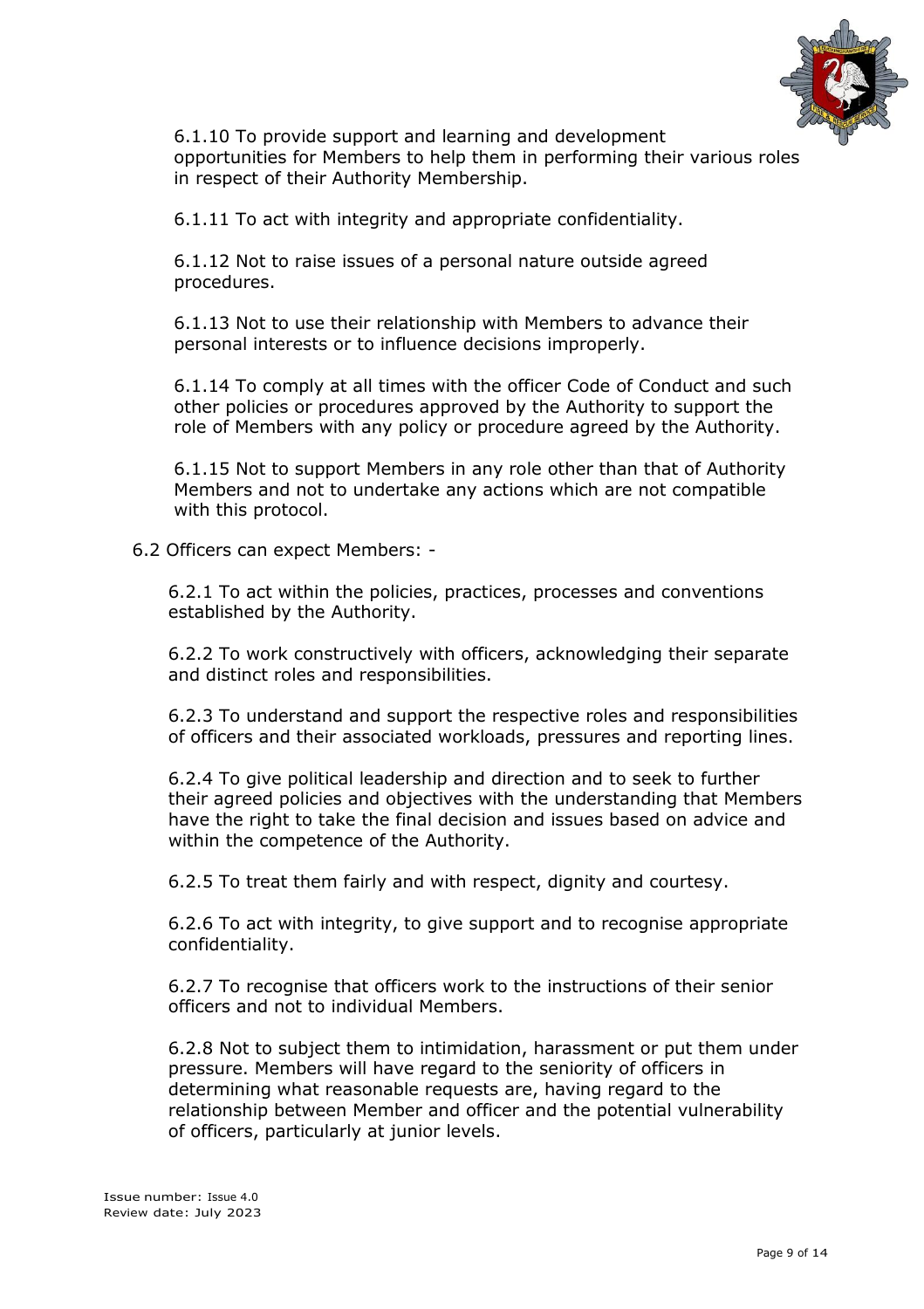

6.2.9 Not to request them to exercise discretion which involves acting outside the Authority's competence, policies and procedures.

6.2.10 Not to authorise, initiate or certify any financial transactions or enter into any contract, agreement or undertaking on behalf of the Authority, or in their role as Member of the Authority without proper and lawful authority.

6.2.11 Not to use their position or relationship with officers to advance their personal interest or those of others, or to influence decisions improperly.

6.2.12 To comply at all times with the Members' Code of Conduct, the law, the constitution and such other policies, procedures, protocols and conventions agreed by the Authority.

### **7. Behaviour limitations**

7.1 The different roles of Members and officers require particular limitations upon behaviour. Both Members and officers need to ensure that their working relationship is appropriate to their respective role and that they do not act in any way which would lead to their behaviour being questioned. It is not possible to provide a list of circumstances where behavioural issues might be of concern. The main examples below help to illustrate the point.

7.1.1 A close personal relationship between a Member and an officer can confuse their separate roles and influence the proper discharge of the Authority's functions, not least in creating a perception that a Member or officer may be securing advantageous treatment.

7.1.2 The need to maintain the separation of roles means that there are limits to those matters on which a Member may seek the advice of an officer, both in relation to personal matters and party political issues.

7.1.3 Relationships with a particular individual or party group should not be such as to create public suspicion that an employee favours one Member or group above the others.

#### **8. Political groups**

8.1 It is in the interests of the Authority to support, to some degree, the effective operation of all its political groups and not one particular group. The operation of political groups may, however, pose particular issues for officers in terms of their impartiality.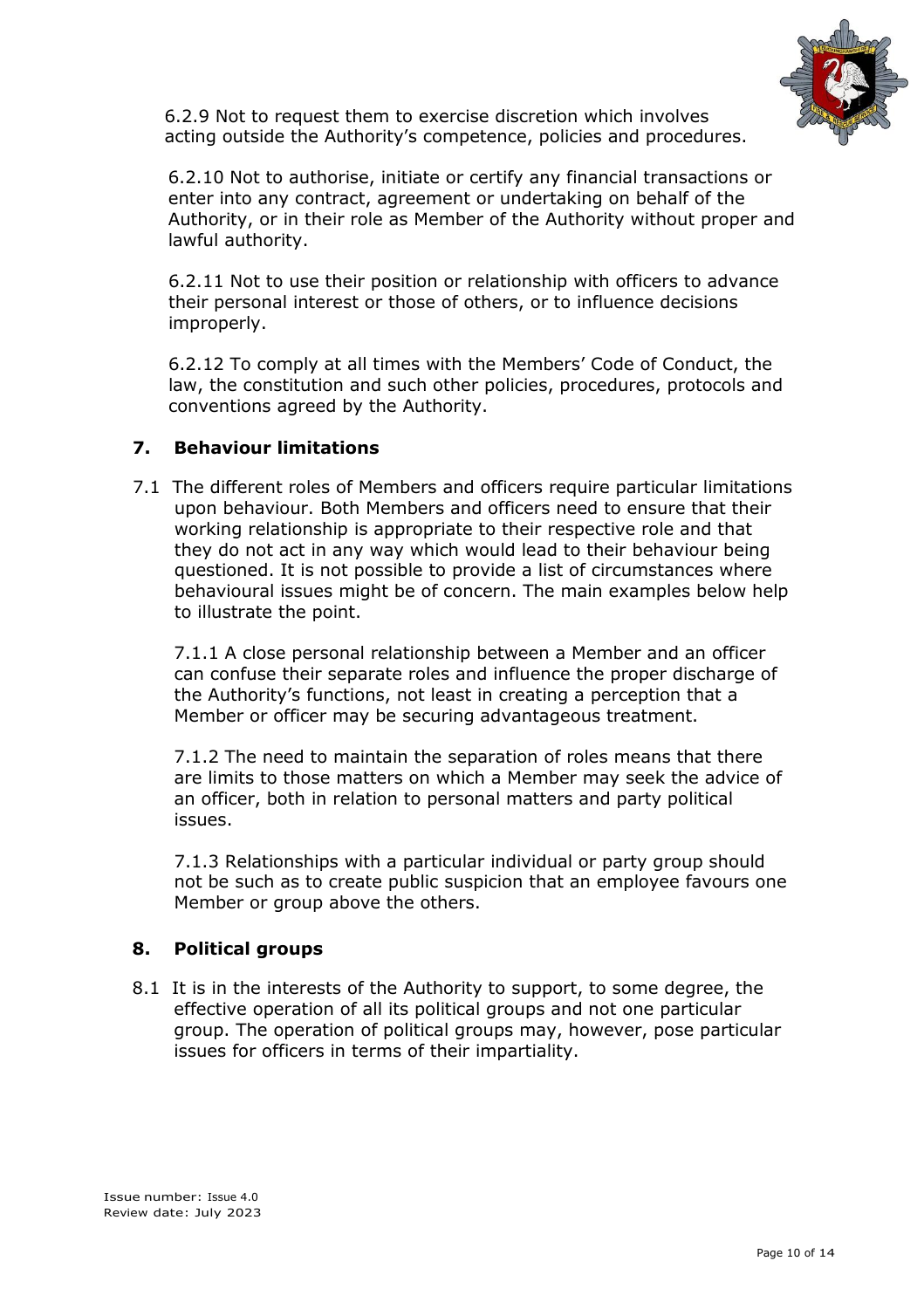

- 8.2 A political group may request the Chief Fire Officer/Chief Executive or member of the Senior Management Team to prepare a written report on a matter or matters relating to the Authority for consideration by the group.
- 8.3 An officer report to a political group will be restricted to a statement of material facts and identification of options and the merits or otherwise of such options for the Authority. Such reports will not cover any political implications on the matter or any option. Such reports will not include any recommendations.
- 8.4 The release of such reports to other political groups shall be dealt with in accordance with any conventions in existence at the time.
- 8.5 A political group may request the Chief Fire Officer/Chief Executive or a member of the Senior Management Team to attend a meeting of the group to advise on particular matter relating to the Authority. The Chief Fire Officer/Chief Executive or member of the Senior Management Team may arrange for the attendance of a representative on his or her behalf, or may decline to attend or send a representative where he or she is of the opinion that the particular issue is of such a political nature that it would be inappropriate to attend.
- 8.6 Officer advice at a meeting of a political group will be restricted to a statement of material facts and identification of options and the merits or otherwise of such options for the Authority. The advice will not cover any political implications of any matter or any option.
- 8.7 All officers will respect the confidentiality of any matter which they hear in the course of attending any political group meeting or in respect of any requests for advice and the giving of that advice.

#### **9. Attendance of officers at Executive Committee and Overview and Audit Committee**

- 9.1 It is accepted that in carrying out its role, the Executive Committee and Overview and Audit Committee may require an officer to attend to answer questions or to discuss issues. In requiring an officer to attend, a Committee will consider the seniority of the officer it would be appropriate to invite. There is a presumption against inviting officers outside the senior officers' range to attend in this capacity. Requests for officer attendance shall also have regard to workloads of officers.
- 9.2 Where an officer attends such a meeting his or her contributions should be confined to matters of fact and explanation. However, an officer may be asked to explain and justify advice which he or she has given prior to a decision having been made, including decisions taken by him or her and delegated powers.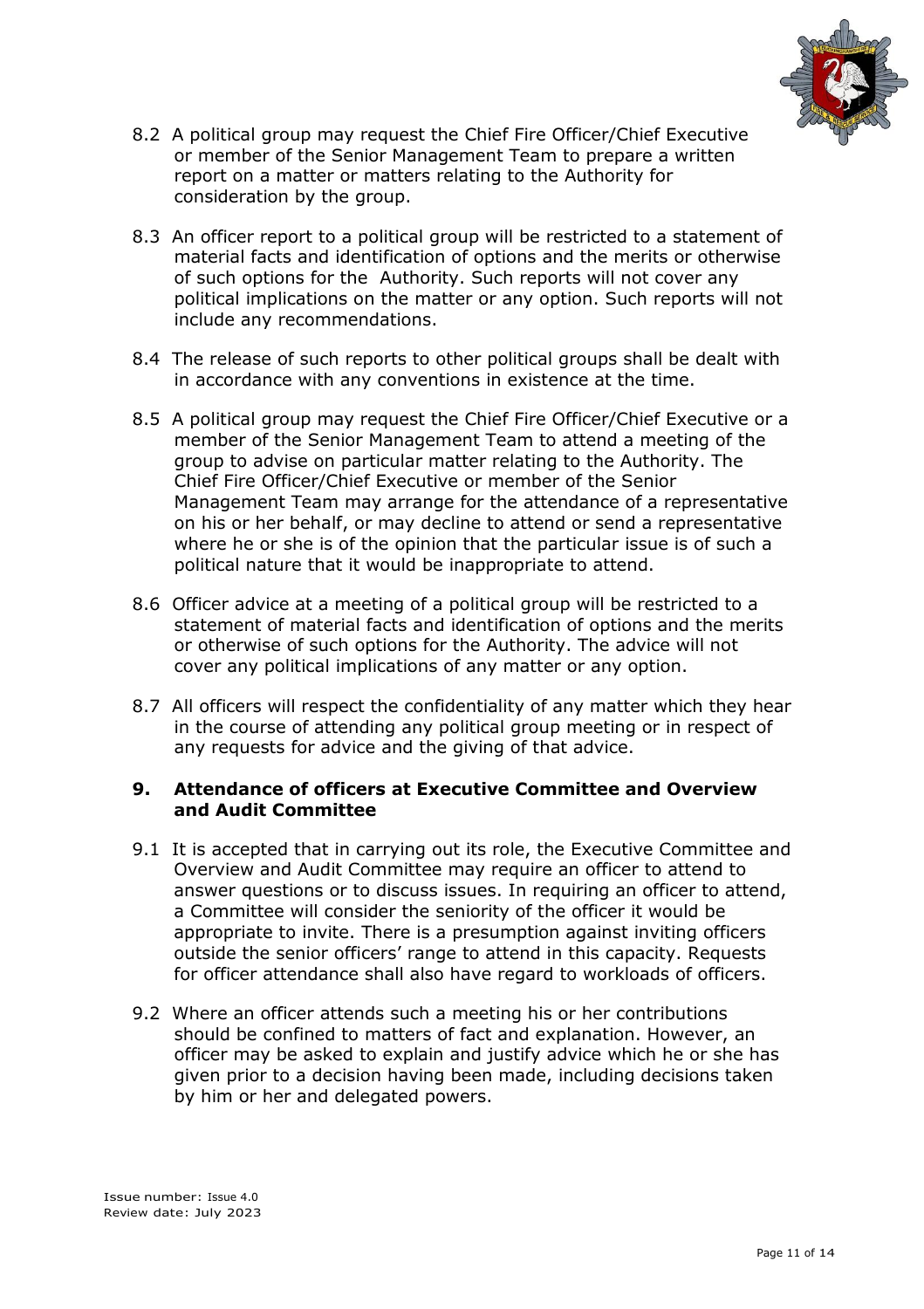

- 9.3 Officers should not be drawn into discussions of a political nature which would be inconsistent with the political neutrality requirement, nor should any questioning of an officer be reasonably interpreted as constituting harassment.
- 9.4 In Executive or Overview and Audit proceedings the capability or competence of officers must not be questioned. The distinction needs to be drawn between reviewing the policies, performance and decisions of the Authority and its services and the appraisal of staffs' individual performance. The latter is not a function of the Executive Committee or the Overview and Audit Committee.
- 9.5 The approach here is consistent with the committee terms of reference as set out in the Authority's standing orders.
- 9.6 In applying this part of the protocol, account will be taken of any guidance agreed by Executive Committee and/or the Overview and Audit Committee provided that guidance is consistent with the principles of this protocol.

#### **10. Breaches of the protocol**

- 10.1 Where a Member is dissatisfied with the conduct, behaviour or performance of an officer, the matter should, in the first instance, be raised with the officer concerned. Where any matter remains unresolved or is of significant concern it should be raised with the appropriate senior manager. Where the officer concerned is a senior manager, the matter should be made with the Chief Fire Officer/Chief Executive. Where the employee concerned is the Chief Fire Officer/Chief Executive, the matter should be raised with the Monitoring Officer.
- 10.2 Where the relationship between Members and officers or other Members breaks down or becomes strained, every effort will be made to resolve matters informally. This can be achieved through conciliation by an appropriate senior manager, group leader and if necessary the Chairman. Officers will also have recourse to the Grievance Procedure or to the Authority's Monitoring Officer as appropriate.
- 10.3 In the event of a grievance or complaint being upheld, the matter will be referred to the Chief Fire Officer/Chief Executive. The Chief Fire Officer/Chief Executive, having advised the Chairman of the Authority and the other appropriate party spokespersons, will decide on the course of action to be taken. Consultation with the Overview and Audit Committee should be considered if appropriate.
- 10.4 Breaches of protocol by a Member may result in a complaint to the Overview and Audit Committee and, in the case of officers, may lead to disciplinary action. In all cases, a resolution should be timely and ideally concluded within 28 days.

10.5 Any issues arising from or in relation to this protocol will be reported to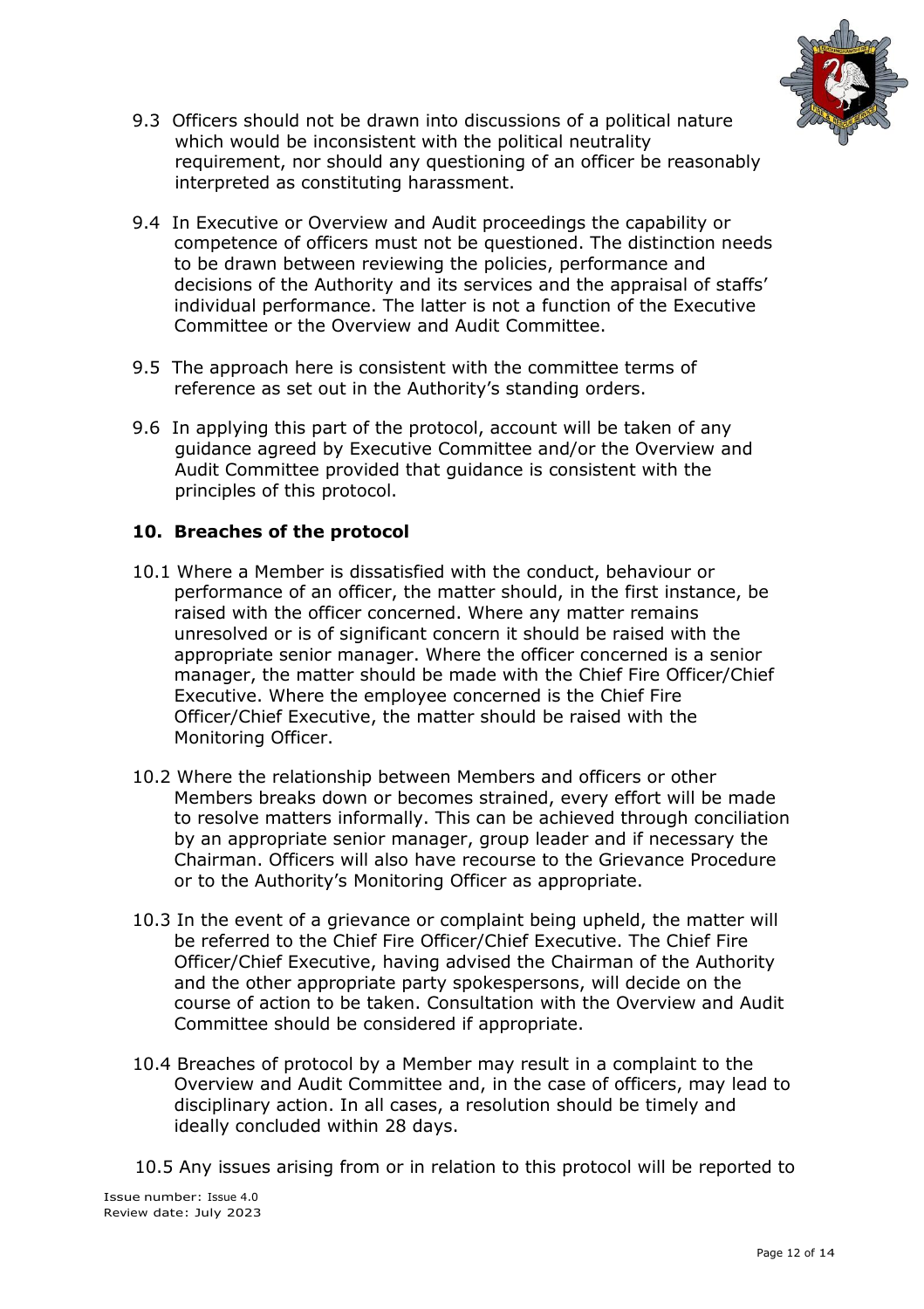

the next appropriate Overview and Audit Committee meeting.